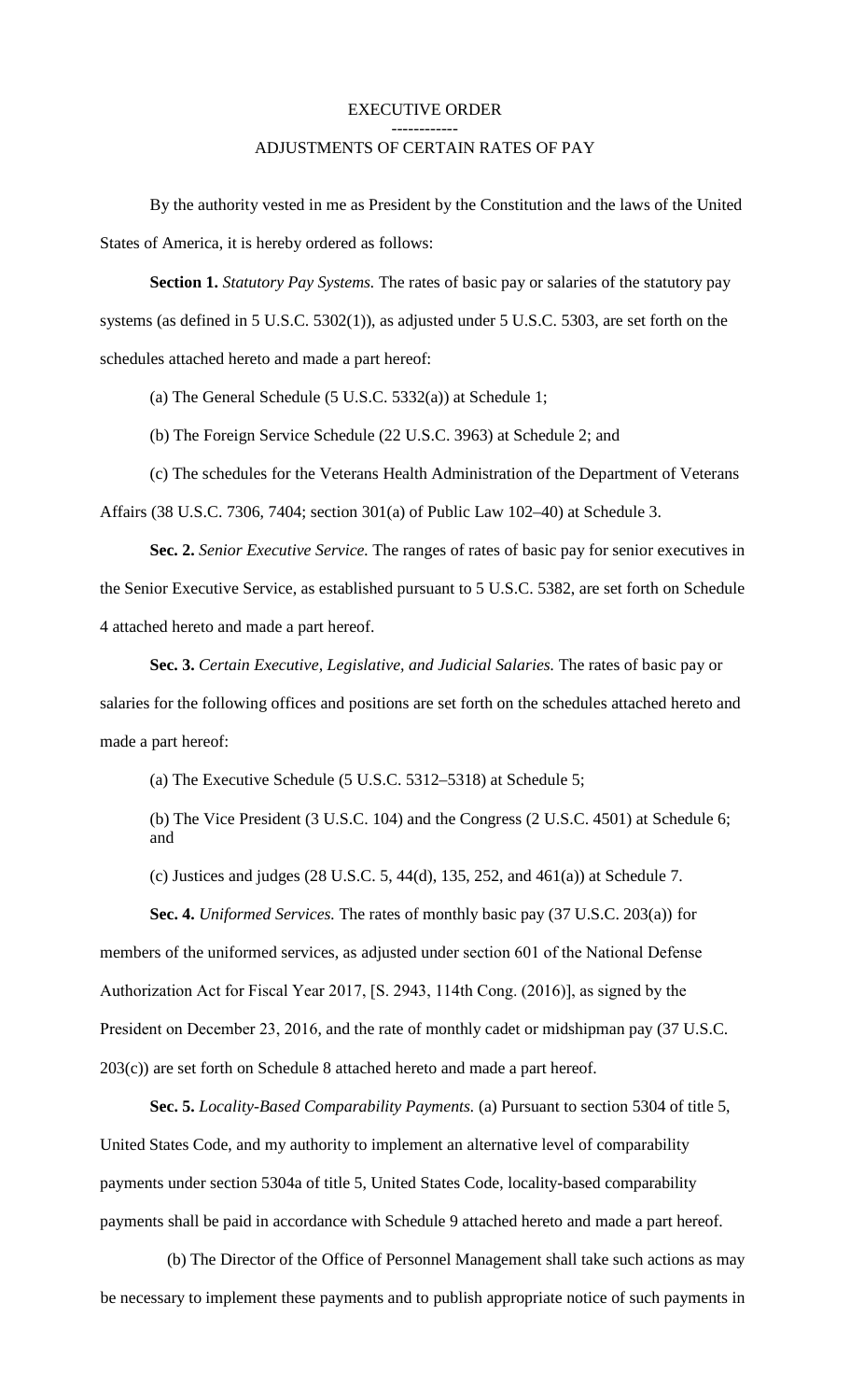the *Federal Register*.

**Sec. 6.** *Administrative Law Judges.* Pursuant to section 5372 of title 5, United States Code, the rates of basic pay for administrative law judges are set forth on Schedule 10 attached hereto and made a part hereof.

**Sec. 7.** *Effective Dates.* Schedule 8 is effective January 1, 2017. The other schedules contained herein are effective on the first day of the first applicable pay period beginning on or after January 1, 2017.

**Sec. 8.** *Prior Order Superseded.* Executive Order 13715 of December 18, 2015, is superseded as of the effective dates specified in section 7 of this order.

# BARACK OBAMA

THE WHITE HOUSE, December 27, 2016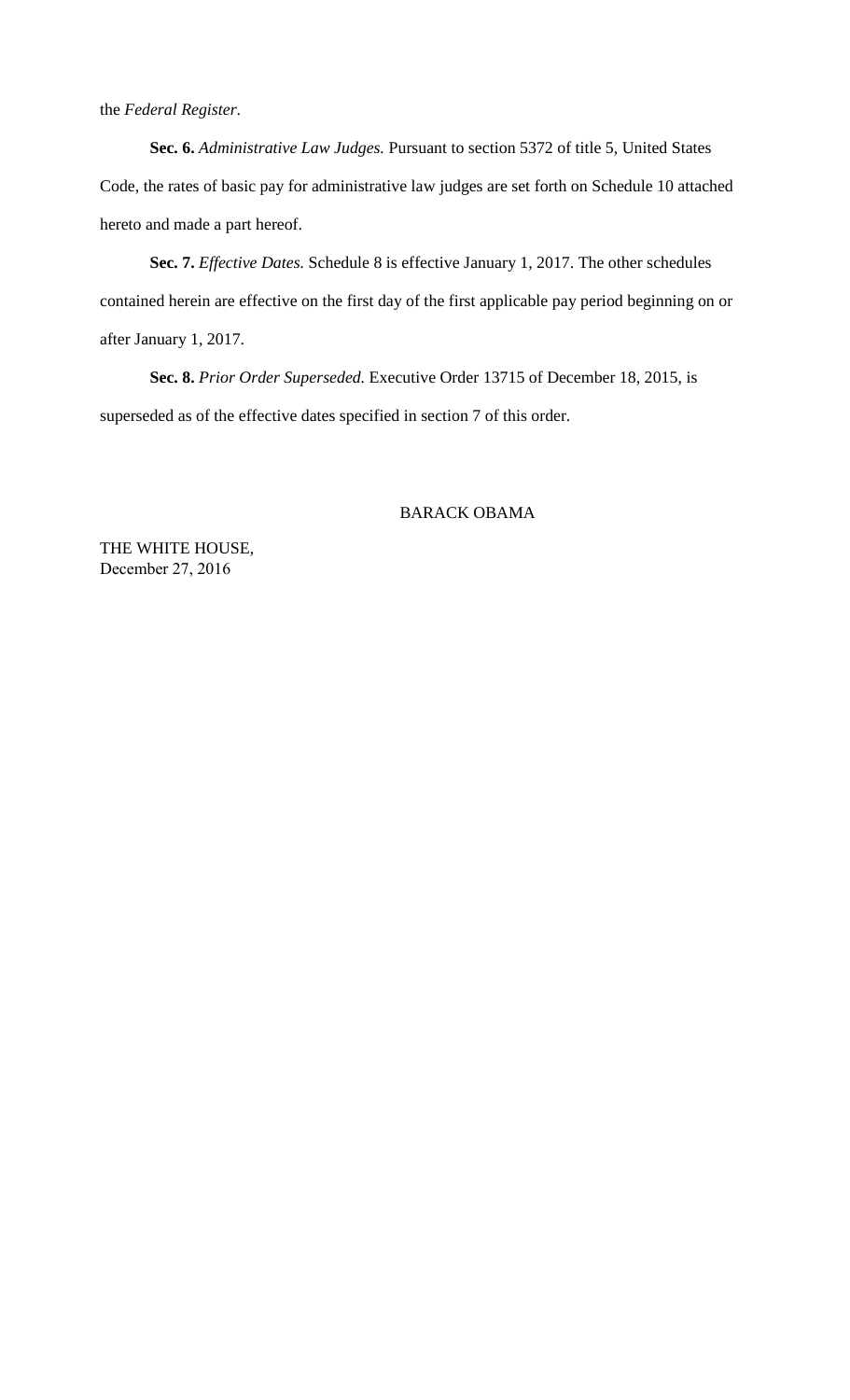|          | (Effective on the first day of the first applicable pay period beginning on or after January 1, 2017) |                |          |          |          |          |          |          |          |          |  |
|----------|-------------------------------------------------------------------------------------------------------|----------------|----------|----------|----------|----------|----------|----------|----------|----------|--|
|          |                                                                                                       | $\overline{2}$ |          | 4        | 5        | 6        |          | 8        | 9        | 10       |  |
| $GS-1$   | \$18,526                                                                                              | \$19,146       | \$19,762 | \$20,375 | \$20,991 | \$21,351 | \$21,960 | \$22,575 | \$22,599 | \$23,171 |  |
| $GS-2$   | 20,829                                                                                                | 21,325         | 22,015   | 22,599   | 22,853   | 23,525   | 24,197   | 24,869   | 25,541   | 26,213   |  |
| $GS-3$   | 22,727                                                                                                | 23,485         | 24,243   | 25,001   | 25,759   | 26,517   | 27,275   | 28,033   | 28,791   | 29,549   |  |
| $GS-4$   | 25,514                                                                                                | 26,364         | 27,214   | 28,064   | 28,914   | 29,764   | 30,614   | 31,464   | 32,314   | 33,164   |  |
| $GS-5$   | 28,545                                                                                                | 29,497         | 30,449   | 31,401   | 32,353   | 33,305   | 34,257   | 35,209   | 36,161   | 37,113   |  |
| $GS-6$   | 31,819                                                                                                | 32,880         | 33,941   | 35,002   | 36,063   | 37,124   | 38,185   | 39,246   | 40,307   | 41,368   |  |
| $GS - 7$ | 35,359                                                                                                | 36,538         | 37,717   | 38,896   | 40,075   | 41,254   | 42,433   | 43,612   | 44,791   | 45,970   |  |
| $GS-8$   | 39,159                                                                                                | 40,464         | 41,769   | 43,074   | 44,379   | 45,684   | 46,989   | 48,294   | 49,599   | 50,904   |  |
| $GS-9$   | 43,251                                                                                                | 44,693         | 46,135   | 47,577   | 49,019   | 50,461   | 51,903   | 53,345   | 54,787   | 56,229   |  |
| $GS-10$  | 47,630                                                                                                | 49,218         | 50,806   | 52,394   | 53,982   | 55,570   | 57,158   | 58,746   | 60,334   | 61,922   |  |
| $GS-11$  | 52,329                                                                                                | 54,073         | 55,817   | 57,561   | 59,305   | 61,049   | 62,793   | 64,537   | 66,281   | 68,025   |  |
| $GS-12$  | 62,722                                                                                                | 64,813         | 66,904   | 68,995   | 71,086   | 73,177   | 75,268   | 77,359   | 79,450   | 81,541   |  |
| $GS-13$  | 74,584                                                                                                | 77,070         | 79,556   | 82,042   | 84,528   | 87,014   | 89,500   | 91,986   | 94,472   | 96,958   |  |
| $GS-14$  | 88,136                                                                                                | 91,074         | 94,012   | 96,950   | 99,888   | 102,826  | 105,764  | 108,702  | 111,640  | 114,578  |  |
| $GS-15$  | 103,672                                                                                               | 107,128        | 110,584  | 114,040  | 117,496  | 120,952  | 124,408  | 127,864  | 131,320  | 134,776  |  |

## **SCHEDULE 1--GENERAL SCHEDULE**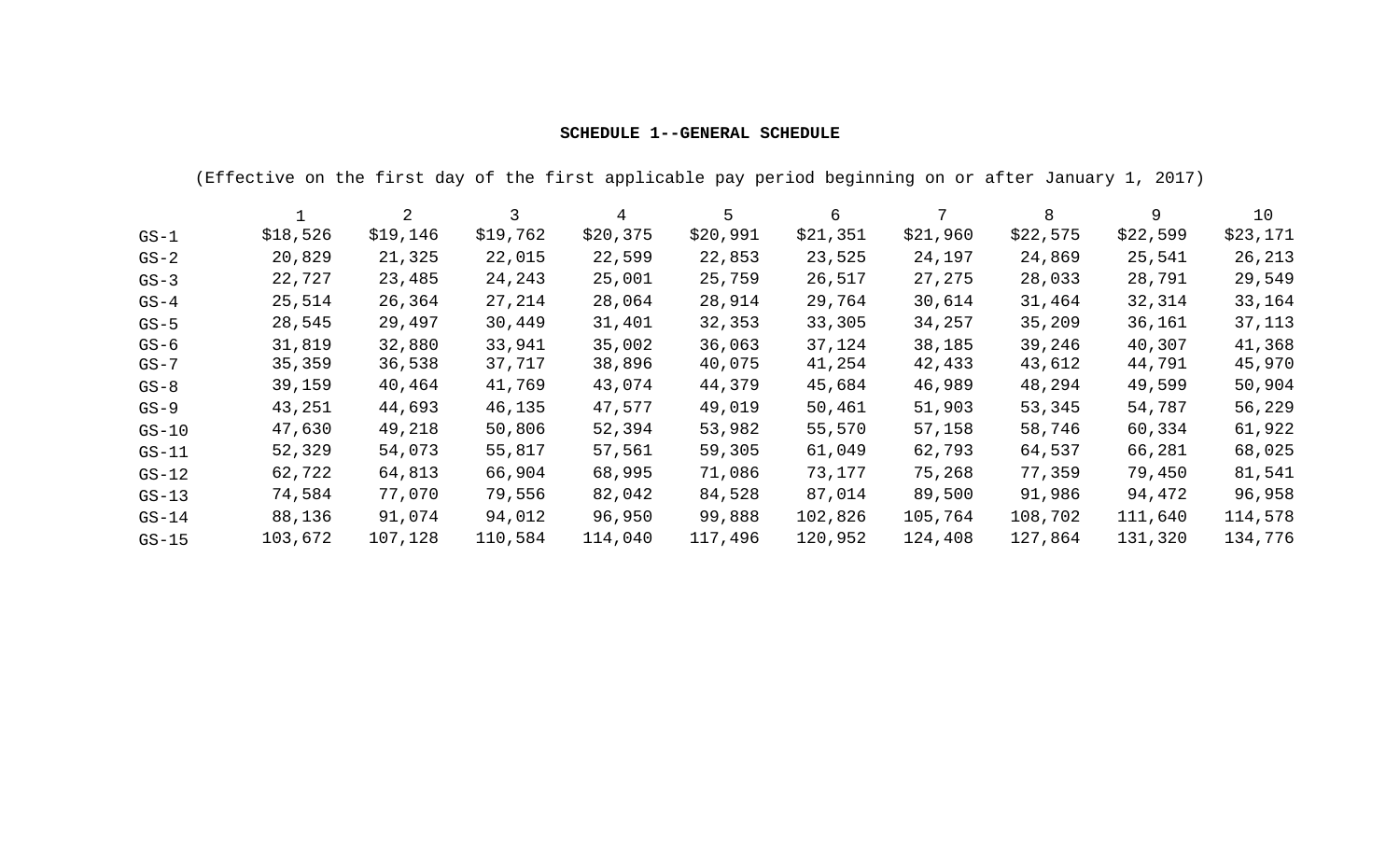| Step | Class     | Class<br>2 | Class<br>3 | Class<br>4 | Class<br>5 | Class<br>6 | Class<br>7 | Class<br>8 | Class<br>9 |
|------|-----------|------------|------------|------------|------------|------------|------------|------------|------------|
|      | \$103,672 | \$84,005   | \$68,069   | \$55,156   | \$44,693   | \$39,954   | \$35,718   | \$31,931   | \$28,545   |
| 2    | 106,782   | 86,525     | 70,111     | 56,811     | 46,034     | 41,153     | 36,790     | 32,889     | 29,401     |
| 3    | 109,986   | 89,121     | 72,214     | 58,515     | 47,415     | 42,387     | 37,893     | 33,876     | 30,283     |
| 4    | 113,285   | 91,795     | 74,381     | 60,270     | 48,837     | 43,659     | 39,030     | 34,892     | 31,192     |
| 5    | 116,684   | 94,548     | 76,612     | 62,079     | 50,302     | 44,969     | 40,201     | 35,939     | 32,128     |
| 6    | 120,184   | 97,385     | 78,911     | 63,941     | 51,811     | 46,318     | 41,407     | 37,017     | 33,091     |
|      | 123,790   | 100,306    | 81,278     | 65,859     | 53,366     | 47,707     | 42,649     | 38,127     | 34,084     |
| 8    | 127,503   | 103,316    | 83,716     | 67,835     | 54,967     | 49,138     | 43,929     | 39,271     | 35,107     |
| 9    | 131,329   | 106,415    | 86,228     | 69,870     | 56,616     | 50,613     | 45,246     | 40,449     | 36,160     |
| 10   | 134,776   | 109,607    | 88,815     | 71,966     | 58,314     | 52,131     | 46,604     | 41,663     | 37,245     |
| 11   | 134,776   | 112,896    | 91,479     | 74,125     | 60,064     | 53,695     | 48,002     | 42,913     | 38,362     |
| 12   | 134,776   | 116,283    | 94,223     | 76,349     | 61,866     | 55,306     | 49,442     | 44,200     | 39,513     |
| 13   | 134,776   | 119,771    | 97,050     | 78,639     | 63,722     | 56,965     | 50,925     | 45,526     | 40,698     |
| 14   | 134,776   | 123,364    | 99,962     | 80,998     | 65,633     | 58,674     | 52,453     | 46,892     | 41,919     |

## **SCHEDULE 2--FOREIGN SERVICE SCHEDULE**

(Effective on the first day of the first applicable pay period beginning on or after January 1, 2017)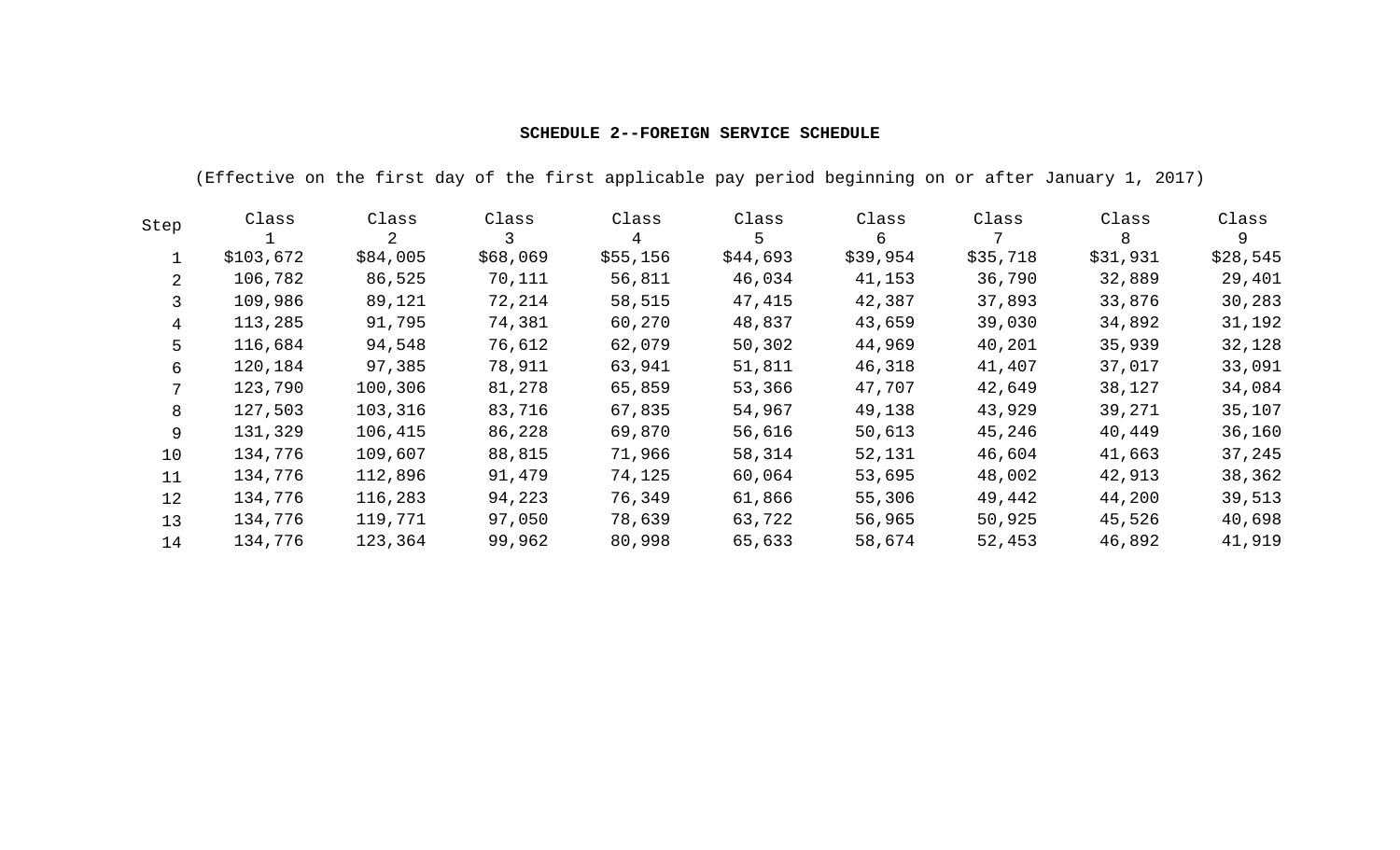| SCHEDULE 3--VETERANS HEALTH ADMINISTRATION SCHEDULES<br>DEPARTMENT OF VETERANS AFFAIRS                                                                        |           |
|---------------------------------------------------------------------------------------------------------------------------------------------------------------|-----------|
| (Effective on the first day of the first applicable pay period<br>beginning on or after January 1, 2017)                                                      |           |
| Schedule for the Office of the Under Secretary for Health<br>$(38 \text{ U.S.C. } 7306)$ *<br>(Only applies to incumbents who are not physicians or dentists) |           |
| Assistant Under Secretaries for Health \$163,665**                                                                                                            |           |
| Minimum                                                                                                                                                       | Maximum   |
| Service Directors<br>\$121,588                                                                                                                                | \$151,005 |
| Director, National Center<br>for Preventive Health<br>103,672                                                                                                 | 151,005   |
| Physician and Dentist Base and Longevity Schedule***                                                                                                          |           |
| \$101,967                                                                                                                                                     | \$149,553 |
| 101,967                                                                                                                                                       | 149,553   |
| Clinical Podiatrist, Chiropractor, and Optometrist Schedule                                                                                                   |           |
| \$103,672                                                                                                                                                     | \$134,776 |
| 88,136                                                                                                                                                        | 114,578   |
| 74,584<br>Intermediate Grade.                                                                                                                                 | 96,958    |
| 62,722                                                                                                                                                        | 81,541    |
| 52,329                                                                                                                                                        | 68,025    |
| Physician Assistant and Expanded-Function<br>Dental Auxiliary Schedule****                                                                                    |           |
| \$103,672                                                                                                                                                     | \$134,776 |
| Assistant Director Grade.<br>88,136                                                                                                                           | 114,578   |
| 74,584                                                                                                                                                        | 96,958    |
| 62,722                                                                                                                                                        | 81,541    |
| 52,329<br>Intermediate Grade.                                                                                                                                 | 68,025    |

<span id="page-4-0"></span> $\overline{a}$ 

Full Grade. . . . . . . . . . . . . . . . . . . . . . 43,251 56,229 Associate Grade . . . . . . . . . . . . . . . . . . . 37,219 48,388 Junior Grade. . . . . . . . . . . . . . . . . . . . . 31,819 41,368

<sup>\*</sup> This schedule does not apply to the Deputy Under Secretary for Health, the Associate Deputy Under Secretary for Health, Assistant Under Secretaries for Health who are physicians or dentists, Medical Directors, the Assistant Under Secretary for Nursing Programs, or the Director of Nursing Services.

<span id="page-4-1"></span><sup>∗∗</sup> Pursuant to 38 U.S.C. 7404(d), the rate of basic pay payable to these employees is limited to the rate for level V of the Executive Schedule, which is \$151,700.

<span id="page-4-2"></span><sup>∗∗∗</sup> Pursuant to section 3 of Public Law 108–445 and 38 U.S.C. 7431, Veterans Health Administration physicians and dentists may also be paid market pay and performance pay.

<span id="page-4-3"></span><sup>∗∗∗∗</sup> Pursuant to section 301(a) of Public Law 102–40, these positions are paid according to the Nurse Schedule in 38 U.S.C. 4107(b), as in effect on August 14, 1990, with subsequent adjustments.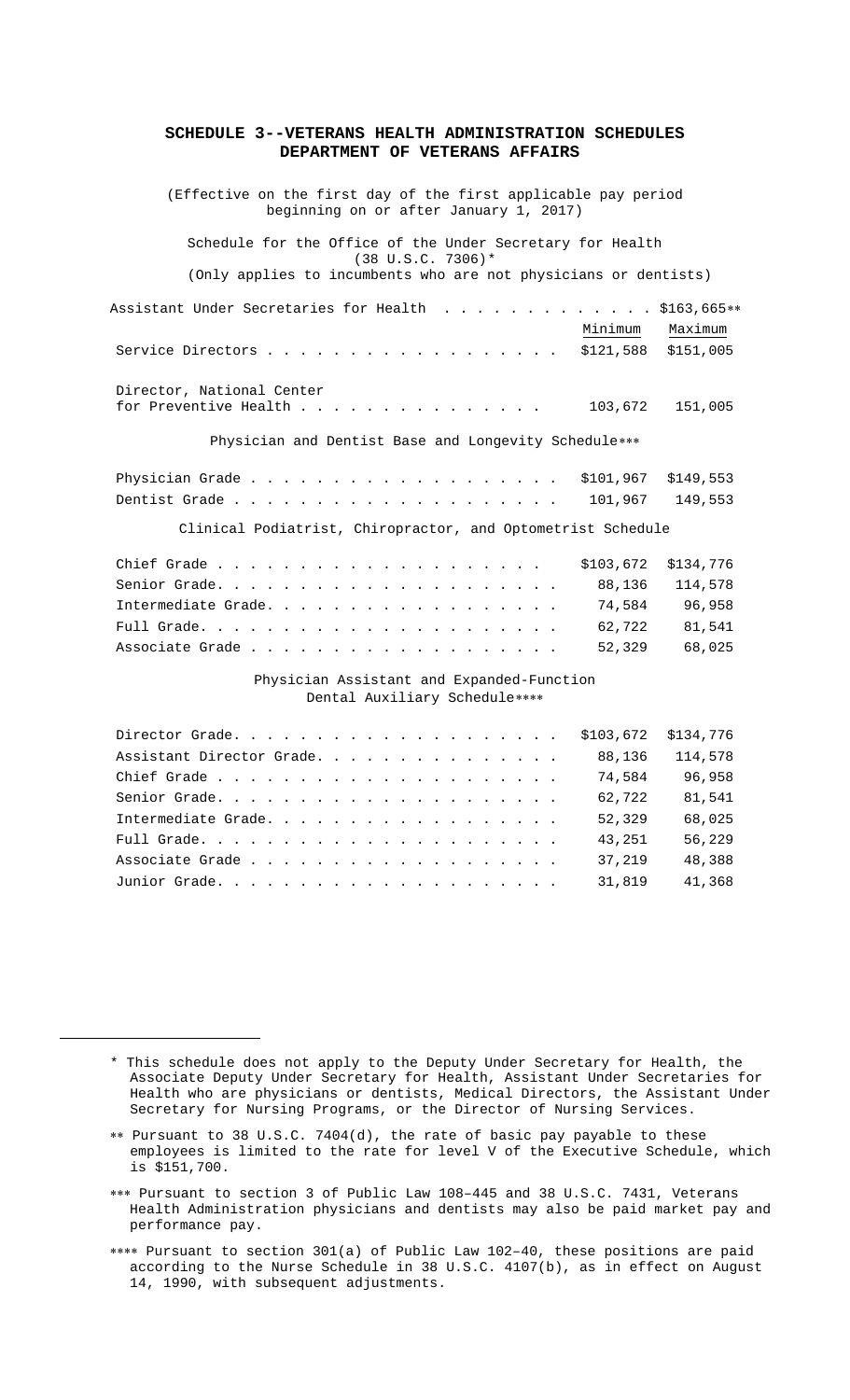## **SCHEDULE 4--SENIOR EXECUTIVE SERVICE**

(Effective on the first day of the first applicable pay period beginning on or after January 1, 2017)

|                                                           | Minimum | Maximum |
|-----------------------------------------------------------|---------|---------|
| Agencies with a Certified SES                             |         |         |
| Performance Appraisal System $\ldots$ \$124,406 \$187,000 |         |         |
|                                                           |         |         |

Agencies without a Certified SES Performance Appraisal System . . . . . . . . \$124,406 \$172,100

## **SCHEDULE 5--EXECUTIVE SCHEDULE**

(Effective on the first day of the first applicable pay period beginning on or after January 1, 2017)

# **SCHEDULE 6--VICE PRESIDENT AND MEMBERS OF CONGRESS**

(Effective on the first day of the first applicable pay period beginning on or after January 1, 2017)

| Members of the House of Representatives. 174,000           |  |
|------------------------------------------------------------|--|
| Delegates to the House of Representatives. 174,000         |  |
| Resident Commissioner from Puerto Rico 174,000             |  |
| President pro tempore of the Senate 193,400                |  |
| Majority leader and minority leader of the Senate. 193,400 |  |
| Majority leader and minority leader of the House           |  |
|                                                            |  |
| Speaker of the House of Representatives. 223,500           |  |
|                                                            |  |

## **SCHEDULE 7--JUDICIAL SALARIES**

(Effective on the first day of the first applicable pay period beginning on or after January 1, 2017)

| Chief Justice of the United States \$263,300       |  |
|----------------------------------------------------|--|
| Associate Justices of the Supreme Court. 251,800   |  |
|                                                    |  |
|                                                    |  |
| Judges of the Court of International Trade 205,100 |  |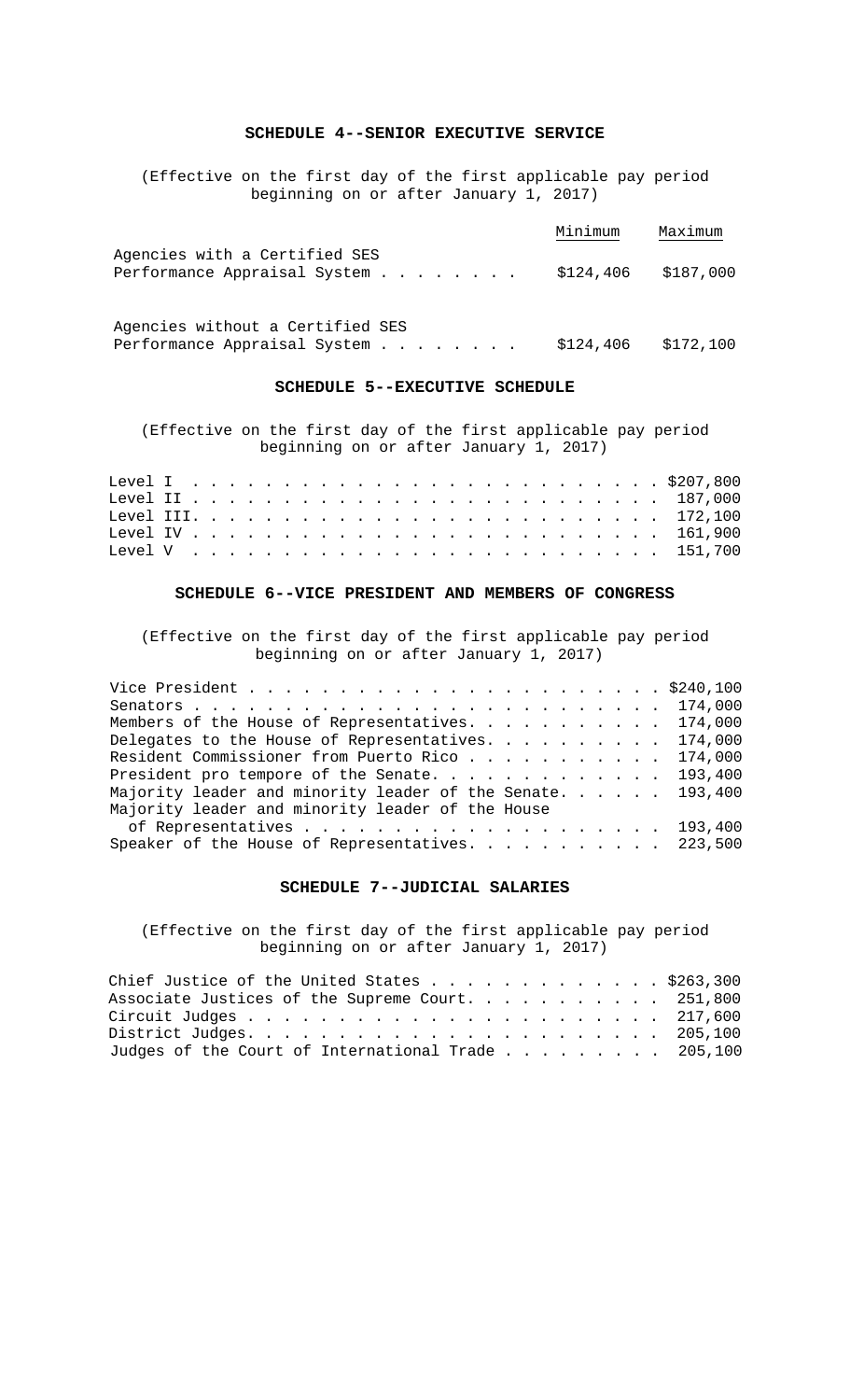#### **SCHEDULE 8--PAY OF THE UNIFORMED SERVICES (Effective January 1, 2017)**

#### **Part I--MONTHLY BASIC PAY YEARS OF SERVICE (COMPUTED UNDER 37 U.S.C. 205)**

| Pay Grade   | 2 or less                | Over 2                   | Over 3                   | Over 4      | Over 6                          | Over 8                   | Over 10                   | Over 12     | Over 14     | Over 16     | Over 18     |
|-------------|--------------------------|--------------------------|--------------------------|-------------|---------------------------------|--------------------------|---------------------------|-------------|-------------|-------------|-------------|
|             |                          |                          |                          |             |                                 | COMMISSIONED OFFICERS    |                           |             |             |             |             |
| $0 - 10*$   |                          |                          |                          |             |                                 | $\overline{\phantom{a}}$ |                           |             |             |             |             |
| $O - 9$     |                          |                          |                          |             |                                 |                          |                           |             |             |             |             |
| $O - 8$     | \$10, 155.00             | \$10,487.70              | \$10,708.50              | \$10,770.00 | \$11,045.70                     | \$11,505.90              | \$11,612.70               | \$12,049.80 | \$12,175.20 | \$12,551.70 | \$13,096.50 |
| $O - 7$     | 8,438.10                 | 8,829.90                 | 9,011.40                 | 9,155.70    | 9,416.70                        | 9,674.70                 | 9,972.90                  | 10,270.20   | 10,568.70   | 11,505.90   | 12,296.70   |
| $0 - 6**$   | 6,398.70                 | 7,029.90                 | 7,491.30                 | 7,491.30    | 7,519.80                        | 7,842.30                 | 7,884.60                  | 7,884.60    | 8,332.50    | 9,124.80    | 9,589.80    |
| $O - 5$     | 5,334.30                 | 6,009.30                 | 6,424.80                 | 6,503.40    | 6,763.20                        | 6,918.30                 | 7,259.70                  | 7,510.50    | 7,834.20    | 8,329.80    | 8,565.00    |
| $O - 4$     | 4,602.60                 | 5,327.70                 | 5,683.50                 | 5,762.40    | 6,092.40                        | 6,446.40                 | 6,887.40                  | 7,230.30    | 7,468.50    | 7,605.60    | 7,684.80    |
| $0 - 3$ *** | 4,046.70                 | 4,587.00                 | 4,950.90                 | 5,398.20    | 5,657.10                        | 5,940.90                 | 6,124.20                  | 6,426.00    | 6,583.50    | 6,583.50    | 6,583.50    |
| $0 - 2$ *** | 3,496.50                 | 3,982.20                 | 4,586.10                 | 4,741.20    | 4,839.00                        | 4,839.00                 | 4,839.00                  | 4,839.00    | 4,839.00    | 4,839.00    | 4,839.00    |
| $0 - 1***$  | 3,034.80                 | 3,159.00                 | 3,818.70                 | 3,818.70    | 3,818.70                        | 3,818.70                 | 3,818.70                  | 3,818.70    | 3,818.70    | 3,818.70    | 3,818.70    |
|             |                          |                          |                          |             | COMMISSIONED OFFICERS WITH OVER | 4                        | YEARS ACTIVE DUTY SERVICE |             |             |             |             |
|             |                          |                          |                          |             | AS AN ENLISTED MEMBER OR        |                          | WARRANT OFFICER****       |             |             |             |             |
| $O-3E$      |                          |                          | $-$                      | \$5,398.20  | \$5,657.10                      | \$5,940.90               | \$6,124.20                | \$6,426.00  | \$6,680.70  | \$6,827.10  | \$7,026.00  |
| $O-2E$      | $\overline{\phantom{m}}$ | $\overline{\phantom{0}}$ | $ \,$                    | 4,741.20    | 4,839.00                        | 4,992.90                 | 5,253.00                  | 5,454.00    | 5,603.70    | 5,603.70    | 5,603.70    |
| $O-1E$      |                          |                          | $\overline{\phantom{0}}$ | 3,818.70    | 4,077.60                        | 4,228.50                 | 4,382.40                  | 4,533.90    | 4,741.20    | 4,741.20    | 4,741.20    |
|             |                          |                          |                          |             |                                 | WARRANT OFFICERS         |                           |             |             |             |             |
| $W - 5$     |                          |                          |                          |             |                                 | $\qquad \qquad -$        | $\qquad \qquad -$         |             |             |             |             |
| $W-4$       | \$4,182.00               | \$4,498.50               | \$4,627.50               | \$4,754.70  | \$4,973.40                      | \$5,190.00               | \$5,409.30                | \$5,738.70  | \$6,027.90  | \$6,303.00  | \$6,528.30  |
| $W-3$       | 3,819.00                 | 3,978.30                 | 4,141.50                 | 4,195.20    | 4,365.90                        | 4,702.50                 | 5,052.90                  | 5,218.20    | 5,409.00    | 5,605.50    | 5,959.20    |
| $W-2$       | 3,379.50                 | 3,699.00                 | 3,797.40                 | 3,864.90    | 4,084.20                        | 4,424.70                 | 4,593.60                  | 4,759.50    | 4,962.90    | 5,121.60    | 5,265.60    |

\* Basic pay is limited to the rate of basic pay for level II of the Executive Schedule in effect during calendar year 2017, which is \$15,583.20 per month for officers at pay grades O-7 through O-10. This includes officers serving as Chairman or Vice Chairman of the Joint Chiefs of Staff, Chief of Staff of the Army, Chief of Naval Operations, Chief of Staff of the Air Force, Commandant of the Marine Corps, Commandant of the Coast Guard, Chief of the National Guard Bureau, or commander of a unified or specified combatant command (as defined in 10 U.S.C. 161(c)).

W-1 2,966.40 3,285.60 3,371.40 3,552.90 3,767.40 4,083.60 4,231.20 4,437.30 4,640.40 4,800.30 4,947.00

\*\* Basic pay is limited to the rate of basic pay for level V of the Executive Schedule in effect during calendar year 2017, which is \$12,641.70 per month, for officers at pay grades O-6 and below.

\*\*\* Does not apply to commissioned officers who have been credited with over 4 years of active duty service as an enlisted member or warrant officer.

\*\*\*\* Reservists with at least 1,460 points as an enlisted member, a warrant officer, or a warrant officer and an enlisted member which are creditable toward reserve retirement also qualify for these rates.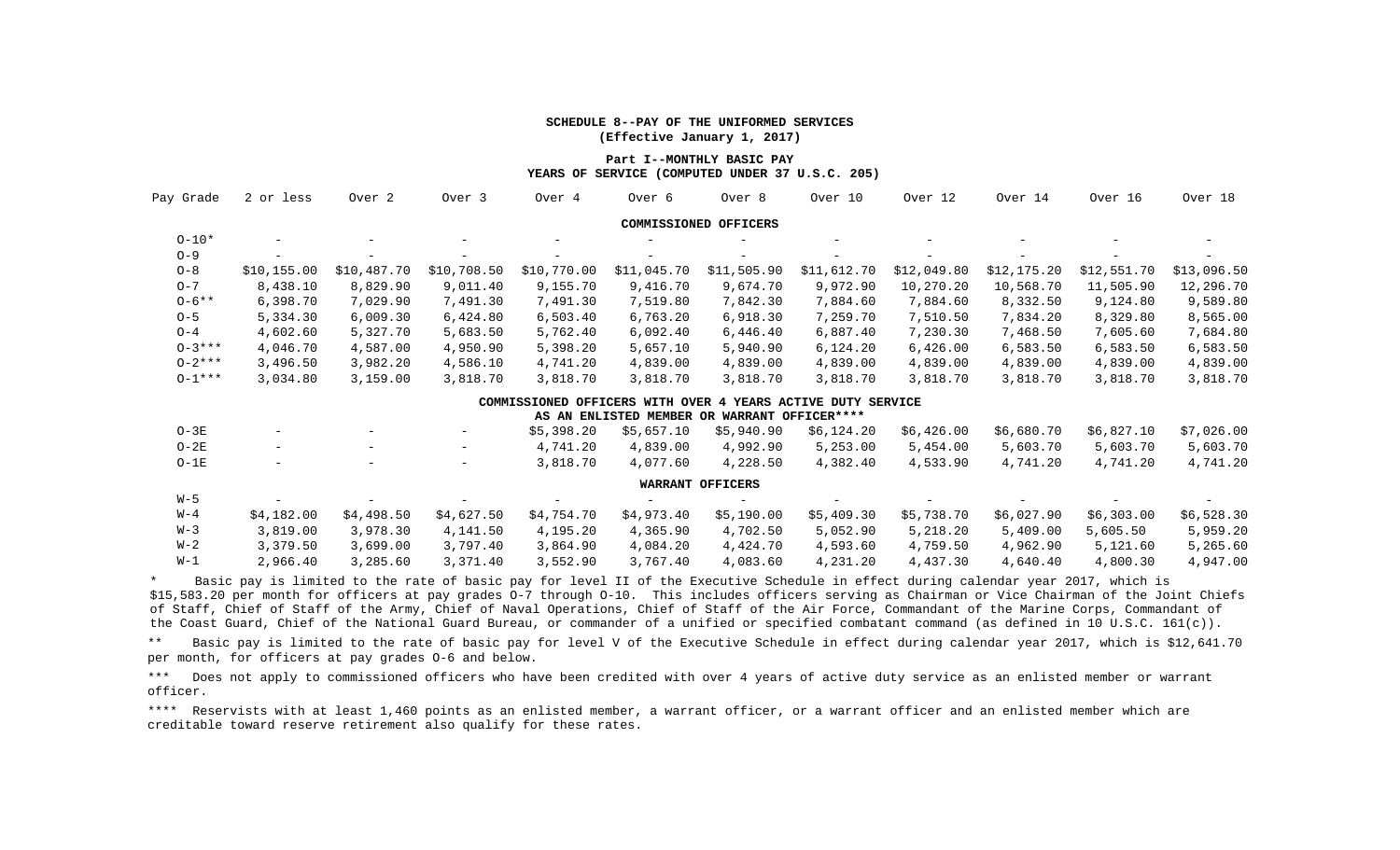#### **SCHEDULE 8--PAY OF THE UNIFORMED SERVICES (PAGE 2) (Effective January 1, 2017)**

#### **Part I--MONTHLY BASIC PAY YEARS OF SERVICE (COMPUTED UNDER 37 U.S.C. 205)**

| Pay Grade   | Over 20       | Over 22       | Over 24       | Over 26                         | Over 28                  | Over 30              | Over 32                   | Over 34       | Over 36       | Over 38       | Over 40       |
|-------------|---------------|---------------|---------------|---------------------------------|--------------------------|----------------------|---------------------------|---------------|---------------|---------------|---------------|
|             |               |               |               |                                 | COMMISSIONED OFFICERS    |                      |                           |               |               |               |               |
| $O-10*$     | $$15,583.20*$ | $$15,583.20*$ | $$15,583.20*$ | $$15,583.20*$                   | $$15,583.20*$            | $$15,583.20*$        | $$15,583.20*$             | $$15,583.20*$ | $$15,583.20*$ | $$15,583.20*$ | $$15,583.20*$ |
| $O - 9$     | 14,352.00     | 14,559.30     | 14,857.80     | 15,378.60                       | 15,378.60                | 15,583.20*           | 15,583.20*                | 15,583.20*    | 15,583.20*    | 15,583.20*    | 15,583.20*    |
| $O - 8$     | 13,598.70     | 13,933.80     | 13,933.80     | 13,933.80                       | 13,933.80                | 14,282.70            | 14,282.70                 | 14,639.70     | 14,639.70     | 14,639.70     | 14,639.70     |
| $O - 7$     | 12,296.70     | 12,296.70     | 12,296.70     | 12,359.70                       | 12,359.70                | 12,606.90            | 12,606.90                 | 12,606.90     | 12,606.90     | 12,606.90     | 12,606.90     |
| $0 - 6**$   | 10,054.50     | 10,318.80     | 10,587.00     | 11,106.00                       | 11,106.00                | 11,328.00            | 11,328.00                 | 11,328.00     | 11,328.00     | 11,328.00     | 11,328.00     |
| $O - 5$     | 8,798.10      | 9,062.70      | 9,062.70      | 9,062.70                        | 9,062.70                 | 9,062.70             | 9,062.70                  | 9,062.70      | 9,062.70      | 9,062.70      | 9,062.70      |
| $O - 4$     | 7,684.80      | 7,684.80      | 7,684.80      | 7,684.80                        | 7,684.80                 | 7,684.80             | 7,684.80                  | 7,684.80      | 7,684.80      | 7,684.80      | 7,684.80      |
| $0 - 3$ *** | 6,583.50      | 6,583.50      | 6,583.50      | 6,583.50                        | 6,583.50                 | 6,583.50             | 6,583.50                  | 6,583.50      | 6,583.50      | 6,583.50      | 6,583.50      |
| $0 - 2$ *** | 4,839.00      | 4,839.00      | 4,839.00      | 4,839.00                        | 4,839.00                 | 4,839.00             | 4,839.00                  | 4,839.00      | 4,839.00      | 4,839.00      | 4,839.00      |
| $0 - 1***$  | 3,818.70      | 3,818.70      | 3,818.70      | 3,818.70                        | 3,818.70                 | 3,818.70             | 3,818.70                  | 3,818.70      | 3,818.70      | 3,818.70      | 3,818.70      |
|             |               |               |               | COMMISSIONED OFFICERS WITH OVER |                          | 4                    | YEARS ACTIVE DUTY SERVICE |               |               |               |               |
|             |               |               |               |                                 | AS AN ENLISTED MEMBER OR | WARRANT OFFICER **** |                           |               |               |               |               |
| $O-3E$      | \$7,026.00    | \$7,026.00    | \$7,026.00    | \$7,026.00                      | \$7,026.00               | \$7,026.00           | \$7,026.00                | \$7,026.00    | \$7,026.00    | \$7,026.00    | \$7,026.00    |
| $O-2E$      | 5,603.70      | 5,603.70      | 5,603.70      | 5,603.70                        | 5,603.70                 | 5,603.70             | 5,603.70                  | 5,603.70      | 5,603.70      | 5,603.70      | 5,603.70      |
| $O-1E$      | 4,741.20      | 4,741.20      | 4,741.20      | 4,741.20                        | 4,741.20                 | 4,741.20             | 4,741.20                  | 4,741.20      | 4,741.20      | 4,741.20      | 4,741.20      |
|             |               |               |               |                                 | WARRANT OFFICERS         |                      |                           |               |               |               |               |
| $W - 5$     | \$7,436.10    | \$7,813.20    | \$8,094.00    | \$8,405.10                      | \$8,405.10               | \$8,826.00           | \$8,826.00                | \$9,266.70    | \$9,266.70    | \$9,730.80    | \$9,730.80    |
| $W-4$       | 6,747.60      | 7,070.10      | 7,335.00      | 7,637.40                        | 7,637.40                 | 7,789.80             | 7,789.80                  | 7,789.80      | 7,789.80      | 7,789.80      | 7,789.80      |
| $W-3$       | 6,198.00      | 6,340.80      | 6,492.60      | 6,699.30                        | 6,699.30                 | 6,699.30             | 6,699.30                  | 6,699.30      | 6,699.30      | 6,699.30      | 6,699.30      |
| $W-2$       | 5,437.80      | 5,550.90      | 5,640.60      | 5,640.60                        | 5,640.60                 | 5,640.60             | 5,640.60                  | 5,640.60      | 5,640.60      | 5,640.60      | 5,640.60      |
|             |               |               |               |                                 |                          |                      |                           |               |               |               |               |

\* Basic pay is limited to the rate of basic pay for level II of the Executive Schedule in effect during calendar year 2017, which is \$15,583.20 per month for officers at pay grades O-7 through O-10. This includes officers serving as Chairman or Vice Chairman of the Joint Chiefs of Staff, Chief of Staff of the Army, Chief of Naval Operations, Chief of Staff of the Air Force, Commandant of the Marine Corps, Commandant of the Coast Guard, Chief of the National Guard Bureau, or commander of a unified or specified combatant command (as defined in 10 U.S.C. 161(c)).

W-1 5,125.80 5,125.80 5,125.80 5,125.80 5,125.80 5,125.80 5,125.80 5,125.80 5,125.80 5,125.80 5,125.80

\*\* Basic pay is limited to the rate of basic pay for level V of the Executive Schedule in effect during calendar year 2017, which is \$12,641.70 per month, for officers at pay grades O-6 and below.

\*\*\* Does not apply to commissioned officers who have been credited with over 4 years of active duty service as an enlisted member or warrant officer.

\*\*\*\* Reservists with at least 1,460 points as an enlisted member, a warrant officer, or a warrant officer and an enlisted member which are creditable toward reserve retirement also qualify for these rates.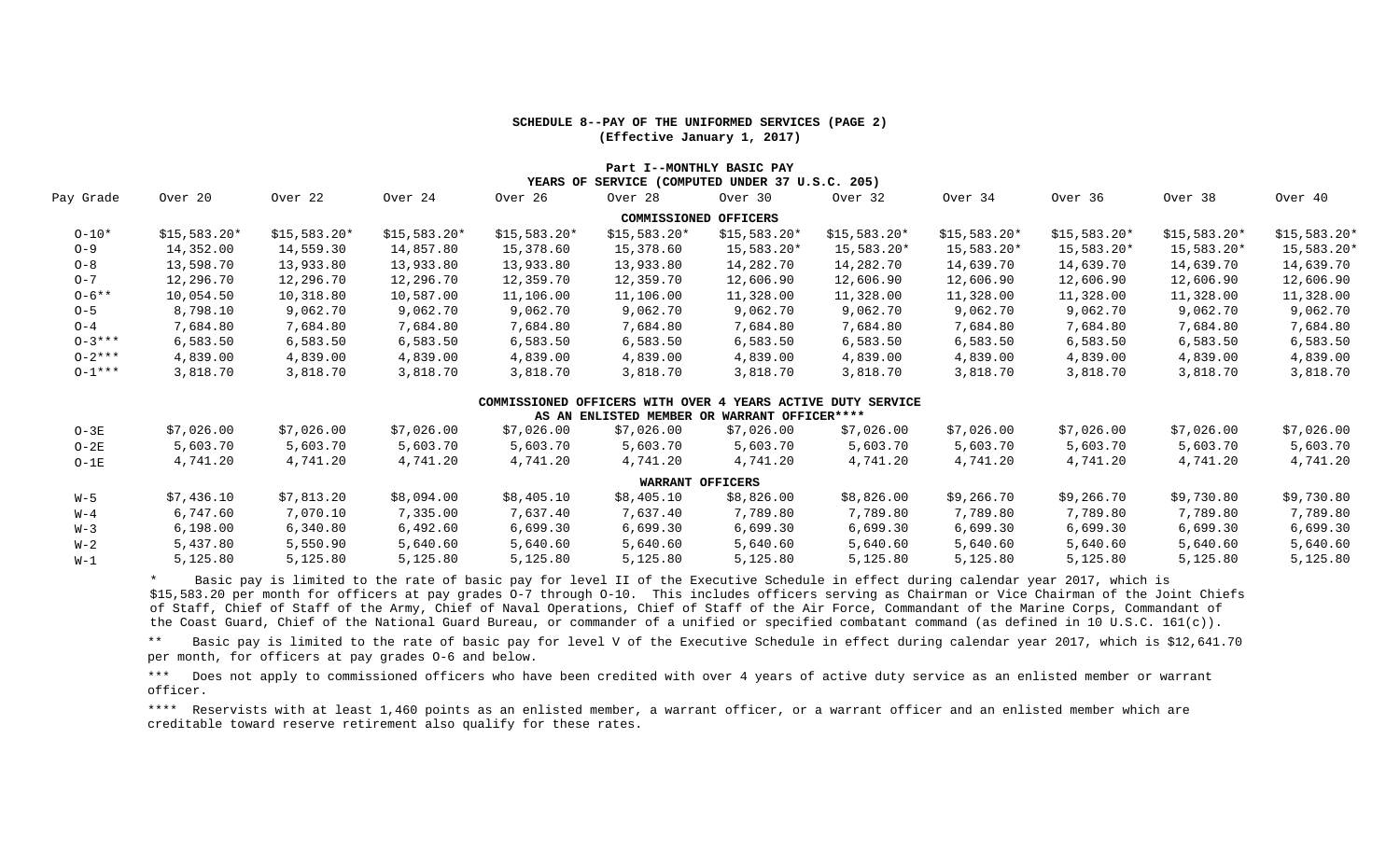### **SCHEDULE 8--PAY OF THE UNIFORMED SERVICES (PAGE 3) (Effective January 1, 2017)**

#### **Part I--MONTHLY BASIC PAY**

#### **YEARS OF SERVICE (COMPUTED UNDER 37 U.S.C. 205)**

| Pay Grade   | 2 or less                | Over <sub>2</sub>        | Over <sub>3</sub>        | Over 4                   | Over 6                   | Over 8     | Over 10                  | Over 12    | Over 14    | Over 16                  | Over 18    |
|-------------|--------------------------|--------------------------|--------------------------|--------------------------|--------------------------|------------|--------------------------|------------|------------|--------------------------|------------|
|             |                          |                          |                          |                          | <b>ENLISTED MEMBERS</b>  |            |                          |            |            |                          |            |
| $E-9*$      | $\overline{\phantom{m}}$ |                          | $\overline{\phantom{0}}$ | $-$                      | $\qquad \qquad -$        | -          | \$5,052.60               | \$5,166.90 | \$5,311.50 | \$5,481.00               | \$5,652.60 |
| $E-8$       | $\overline{\phantom{0}}$ | $\overline{\phantom{0}}$ | $-$                      | $\overline{\phantom{m}}$ | $\qquad \qquad -$        | \$4,136.10 | 4,318.80                 | 4,432.20   | 4,567.80   | 4,715.10                 | 4,980.30   |
| $E - 7$     | \$2,875.20               | \$3,138.00               | \$3,258.30               | \$3,417.30               | \$3,541.80               | 3,755.10   | 3,875.40                 | 4,088.70   | 4,266.60   | 4,387.80                 | 4,516.80   |
| $E-6$       | 2,486.70                 | 2,736.60                 | 2,857.20                 | 2,974.80                 | 3,097.20                 | 3,372.60   | 3,480.30                 | 3,688.20   | 3,751.50   | 3,797.70                 | 3,851.70   |
| $E-5$       | 2,278.20                 | 2,431.50                 | 2,549.10                 | 2,669.10                 | 2,856.60                 | 3,052.50   | 3,213.60                 | 3,232.80   | 3,232.80   | 3,232.80                 | 3,232.80   |
| $E - 4$     | 2,088.90                 | 2,195.70                 | 2,314.80                 | 2,432.10                 | 2,535.60                 | 2,535.60   | 2,535.60                 | 2,535.60   | 2,535.60   | 2,535.60                 | 2,535.60   |
| $E-3$       | 1,885.80                 | 2,004.30                 | 2,125.80                 | 2,125.80                 | 2,125.80                 | 2,125.80   | 2,125.80                 | 2,125.80   | 2,125.80   | 2,125.80                 | 2,125.80   |
| $E-2$       | 1,793.40                 | 1,793.40                 | 1,793.40                 | 1,793.40                 | 1,793.40                 | 1,793.40   | 1,793.40                 | 1,793.40   | 1,793.40   | 1,793.40                 | 1,793.40   |
| $E - 1$ **  | 1,599.90                 | 1,599.90                 | 1,599.90                 | 1,599.90                 | 1,599.90                 | 1,599.90   | 1,599.90                 | 1,599.90   | 1,599.90   | 1,599.90                 | 1,599.90   |
| $E - 1$ *** | 1,479.30                 | $\overline{\phantom{m}}$ | $-$                      | $\overline{\phantom{0}}$ | $\overline{\phantom{0}}$ | -          | $\overline{\phantom{0}}$ |            | -          | $\overline{\phantom{0}}$ |            |

\* For noncommissioned officers serving as Sergeant Major of the Army, Master Chief Petty Officer of the Navy or Coast Guard, Chief Master Sergeant of the Air Force, Sergeant Major of the Marine Corps, Senior Enlisted Advisor to the Chairman of the Joint Chiefs of Staff, or Senior Enlisted Advisor to the Chief of the National Guard Bureau, basic pay for this grade is \$8,165.10 per month, regardless of cumulative years of service under 37 U.S.C. 205.

\*\* Applies to personnel who have served 4 months or more on active duty.

\*\*\* Applies to personnel who have served less than 4 months on active duty.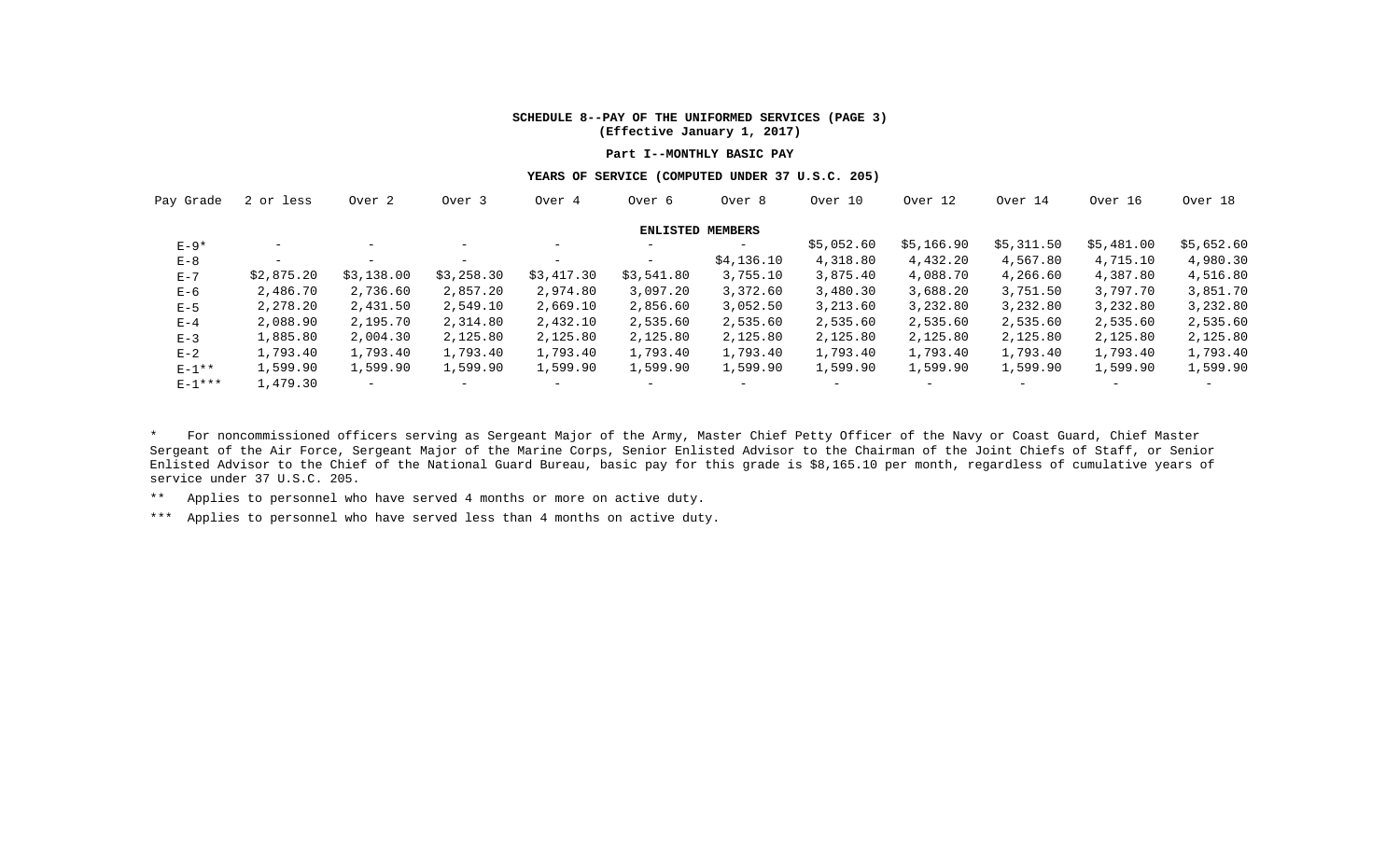#### **SCHEDULE 8--PAY OF THE UNIFORMED SERVICES (PAGE 4) (Effective January 1, 2017)**

#### **Part I--MONTHLY BASIC PAY**

#### **YEARS OF SERVICE (COMPUTED UNDER 37 U.S.C. 205)**

| Pay Grade   | Over 20                  | Over 22                  | Over 24                  | Over 26                  | Over 28                 | Over 30                  | Over 32                  | Over 34                  | Over 36                      | Over 38                  | Over 40    |
|-------------|--------------------------|--------------------------|--------------------------|--------------------------|-------------------------|--------------------------|--------------------------|--------------------------|------------------------------|--------------------------|------------|
|             |                          |                          |                          |                          | <b>ENLISTED MEMBERS</b> |                          |                          |                          |                              |                          |            |
| $E-9*$      | \$5,926.50               | \$6,158.70               | \$6,402.60               | \$6,776.40               | \$6,776.40              | \$7,114.80               | \$7,114.80               | \$7,470.60               | \$7,470.60                   | \$7,844.70               | \$7,844.70 |
| $E-8$       | 5,114.70                 | 5,343.60                 | 5,470.50                 | 5,782.80                 | 5,782.80                | 5,898.90                 | 5,898.90                 | 5,898.90                 | 5,898.90                     | 5,898.90                 | 5,898.90   |
| $E - 7$     | 4,566.60                 | 4,734.60                 | 4,824.60                 | 5,167.50                 | 5,167.50                | 5,167.50                 | 5,167.50                 | 5,167.50                 | 5,167.50                     | 5,167.50                 | 5,167.50   |
| $E-6$       | 3,851.70                 | 3,851.70                 | 3,851.70                 | 3,851.70                 | 3,851.70                | 3,851.70                 | 3,851.70                 | 3,851.70                 | 3,851.70                     | 3,851.70                 | 3,851.70   |
| $E-5$       | 3,232.80                 | 3,232.80                 | 3,232.80                 | 3,232.80                 | 3,232.80                | 3,232.80                 | 3,232.80                 | 3,232.80                 | 3,232.80                     | 3,232.80                 | 3,232.80   |
| $E - 4$     | 2,535.60                 | 2,535.60                 | 2,535.60                 | 2,535.60                 | 2,535.60                | 2,535.60                 | 2,535.60                 | 2,535.60                 | 2,535.60                     | 2,535.60                 | 2,535.60   |
| $E-3$       | 2,125.80                 | 2,125.80                 | 2,125.80                 | 2,125.80                 | 2,125.80                | 2,125.80                 | 2,125.80                 | 2,125.80                 | 2,125.80                     | 2,125.80                 | 2,125.80   |
| $E-2$       | 1,793.40                 | 1,793.40                 | 1,793.40                 | 1,793.40                 | 1,793.40                | 1,793.40                 | 1,793.40                 | 1,793.40                 | 1,793.40                     | 1,793.40                 | 1,793.40   |
| $E-1**$     | 1,599.90                 | 1,599.90                 | 1,599.90                 | 1,599.90                 | 1,599.90                | 1,599.90                 | 1,599.90                 | 1,599.90                 | 1,599.90                     | 1,599.90                 | 1,599.90   |
| $E - 1$ *** | $\overline{\phantom{a}}$ | $\overline{\phantom{0}}$ | $\overline{\phantom{0}}$ | $\overline{\phantom{0}}$ |                         | $\overline{\phantom{0}}$ | $\overline{\phantom{0}}$ | $\overline{\phantom{0}}$ | $\qquad \qquad \blacksquare$ | $\overline{\phantom{0}}$ |            |

\* For noncommissioned officers serving as Sergeant Major of the Army, Master Chief Petty Officer of the Navy or Coast Guard, Chief Master Sergeant of the Air Force, Sergeant Major of the Marine Corps, Senior Enlisted Advisor to the Chairman of the Joint Chiefs of Staff, or Senior Enlisted Advisor to the Chief of the National Guard Bureau, basic pay for this grade is \$8,165.10 per month, regardless of cumulative years of service under 37 U.S.C. 205.

\*\* Applies to personnel who have served 4 months or more on active duty.

\*\*\* Applies to personnel who have served less than 4 months on active duty.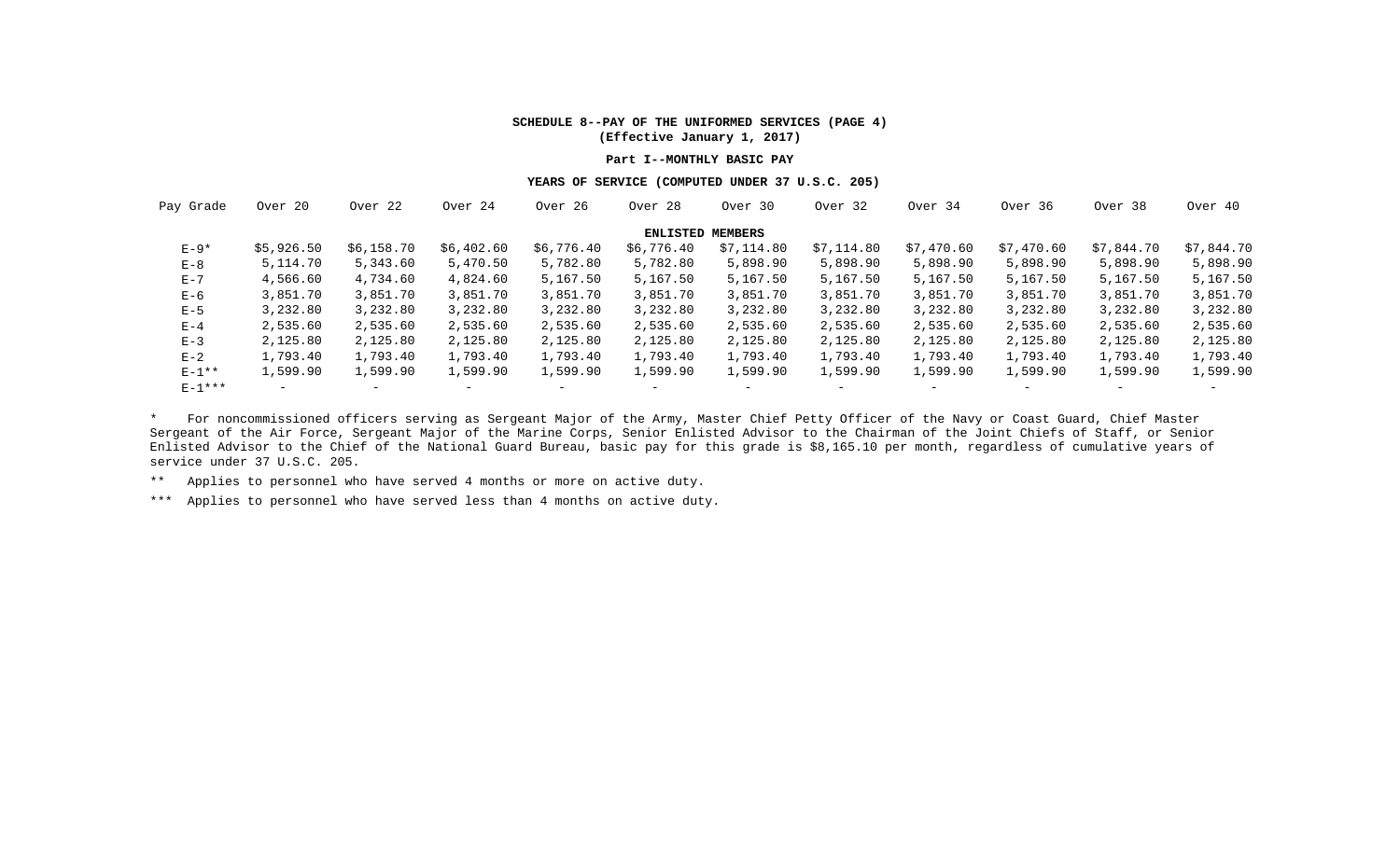## **SCHEDULE 8--PAY OF THE UNIFORMED SERVICES (PAGE 5)**

## **Part II--RATE OF MONTHLY CADET OR MIDSHIPMAN PAY**

The rate of monthly cadet or midshipman pay authorized by 37 U.S.C. 203(c) is \$1,062.30.

Note: As a result of the enactment of sections 602–604 of Public Law 105–85, the National Defense Authorization Act for Fiscal Year 1998, the Secretary of Defense now has the authority to adjust the rates of basic allowances for subsistence and housing. Therefore, these allowances are no longer adjusted by the President in conjunction with the adjustment of basic pay for members of the uniformed services. Accordingly, the tables of allowances included in previous orders are not included here.